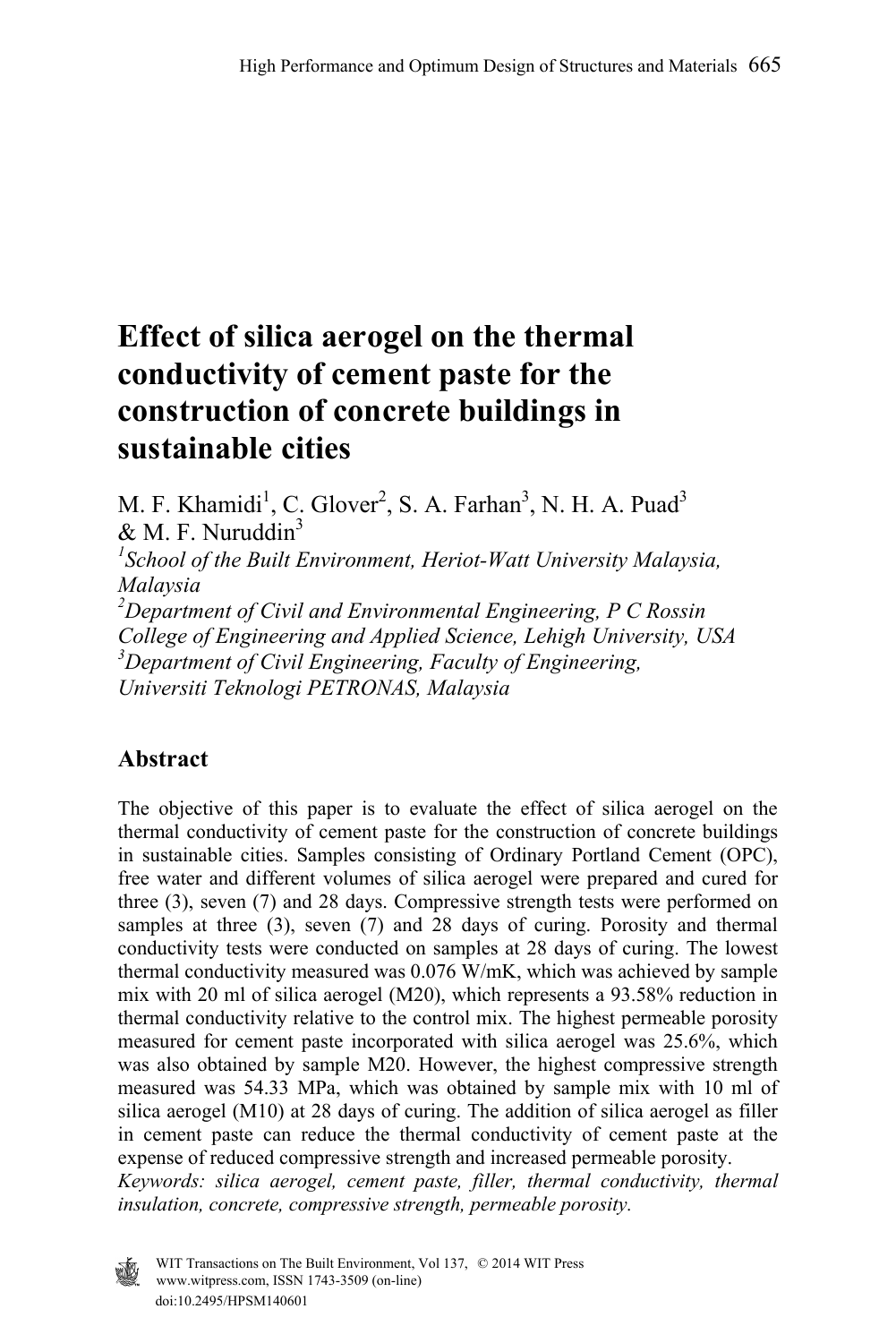## **1 Introduction**

The desire to achieve indoor thermal comfort among building occupants in a hot climate encourages the use of room air-conditioners (AC) that can reduce indoor temperature and humidity. However, room AC consumes a lot of energy and contributes negatively to global warming [1]. A sustainable city should consist of buildings that do not consume a lot of energy and contributes positively towards the mitigation of global warming. Dependence on AC can be reduced by installing building insulation that can retard heat flow into the building [2]. In contrast, the current knowledge on building insulation among building owners and developers in Malaysia is low [3], which is due to many factors that includes lack of promotion on the benefits of insulation by manufacturers and also lack of research on building insulation, especially for buildings under hot-humid climate like Malaysia [4]. Furthermore, other than having low thermal conductivity, building insulation materials also need to possess high compressive strength and fulfill other requirements in order to become a viable building material, which provides challenges on the implementation of building insulation [5].

 Silica aerogel is a nano material with remarkable properties such as high specific surface area, high porosity, low density, low dielectric constant and excellent heat insulation properties [6] and has the potential to become an effective building insulation material. However, the implementation of silica aerogel as building insulation is restricted due to the high cost to manufacture them. To add to that, it is also very fragile due to its low tensile strength, despite having a relatively high compressive strength [5].

 A novel method to produce silica aerogels through the extraction of silica from rice husks instead of sand was discovered in 2005, which can reduce the manufacturing cost of silica aerogel by 80% [7]. Other than reducing cost, the method also contributes positively towards global warming because rice husks are waste materials. Figure 1 shows silica aerogel in block form.



Figure 1: Silica aerogel in block form.

 Most buildings in the present time are made of concrete and cement paste is one of the main constituents of concrete. There are a lot of researches that explore the addition of new materials such as petroleum coke [8], limestone [9],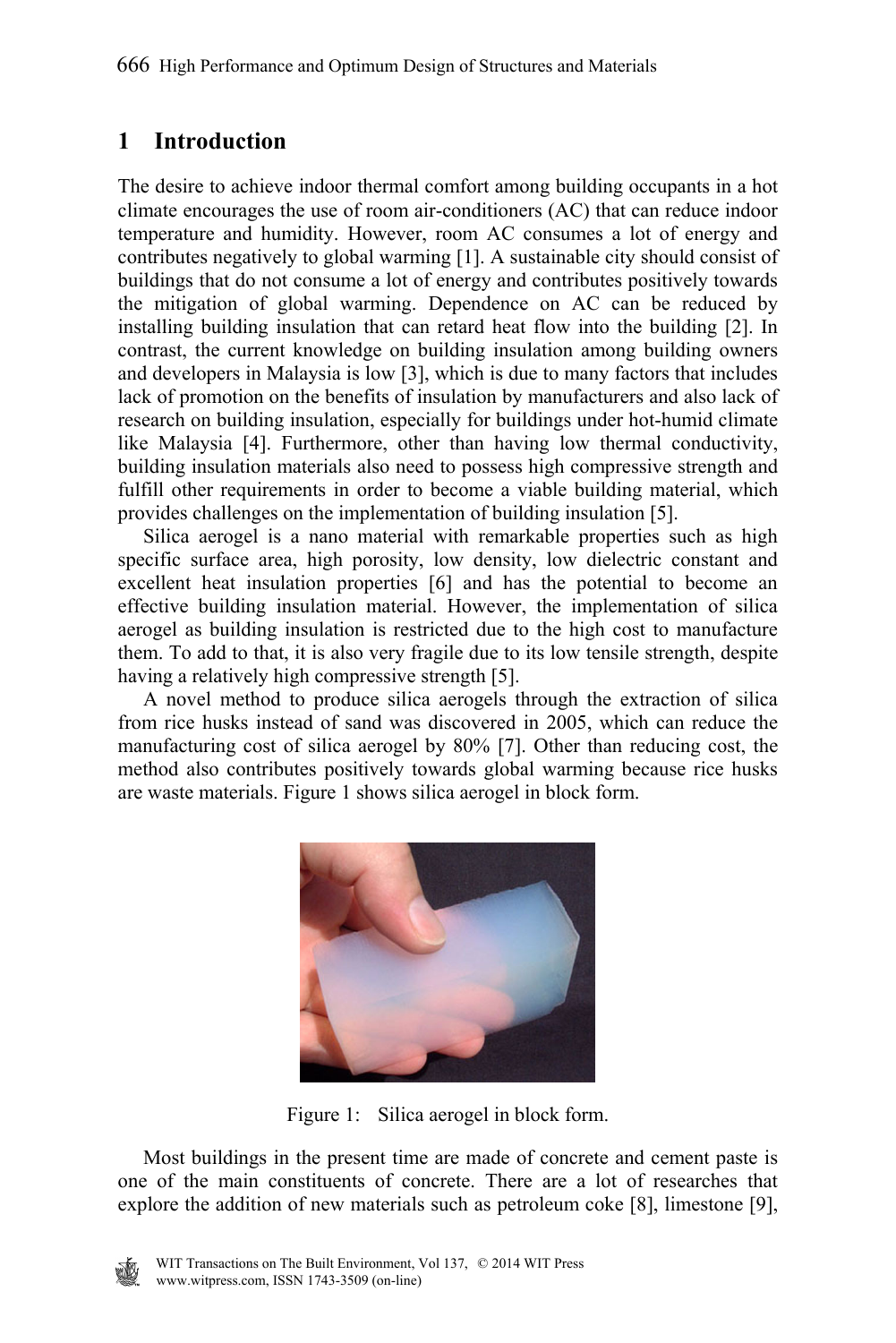rubber [10], silica fume [11, 12] and microwave incinerated rice husk ash (MIRHA) [11] in cement paste to lower its thermal conductivity. Due to the brittleness of silica aerogel, adding silica aerogel in powder form in cement paste is a potential method of applying silica aerogel as building insulation. The objective of this paper is to evaluate the effect of silica aerogel on thermal conductivity of cement paste for construction of concrete buildings in sustainable cities.

# **2 Methodology**

Firstly, samples consisting of Ordinary Portland Cement (OPC), free water and different volumes of silica aerogel were prepared and cured for three (3), seven (7) and 28 days. Then, compressive strength tests were performed on samples at three (3), seven (7) and 28 days of curing. Next, porosity and thermal conductivity tests were conducted on samples at 28 days of curing. Lastly, results are interpreted.

## **2.1 Preparation of constituent materials**

OPC and free water were selected and prepared based on standards outlined in BS EN 197-1:2011 [13] and BS 3148:1980 [14]. Silica aerogel in powder form (Figure 2) with density of 0.168  $g/cm<sup>3</sup>$  were obtained from a local manufacturer and adopted as filler material. The silica aerogel is prepared according to [15].



Figure 2: Silica aerogel in powder form.

## **2.2 Preparation of cement paste samples**

Cement paste with 0.5 water-cement ratio was mixed according to procedures outlined in ASTM C305-99 [16]. One (1) mix with no filler and four (4) mixes with 5 ml, 10 ml, 15 ml and 20 ml of silica aerogel were casted in steel moulds with dimensions of 50 mm x 50 mm x 50 mm for 24 hours. Then, samples were

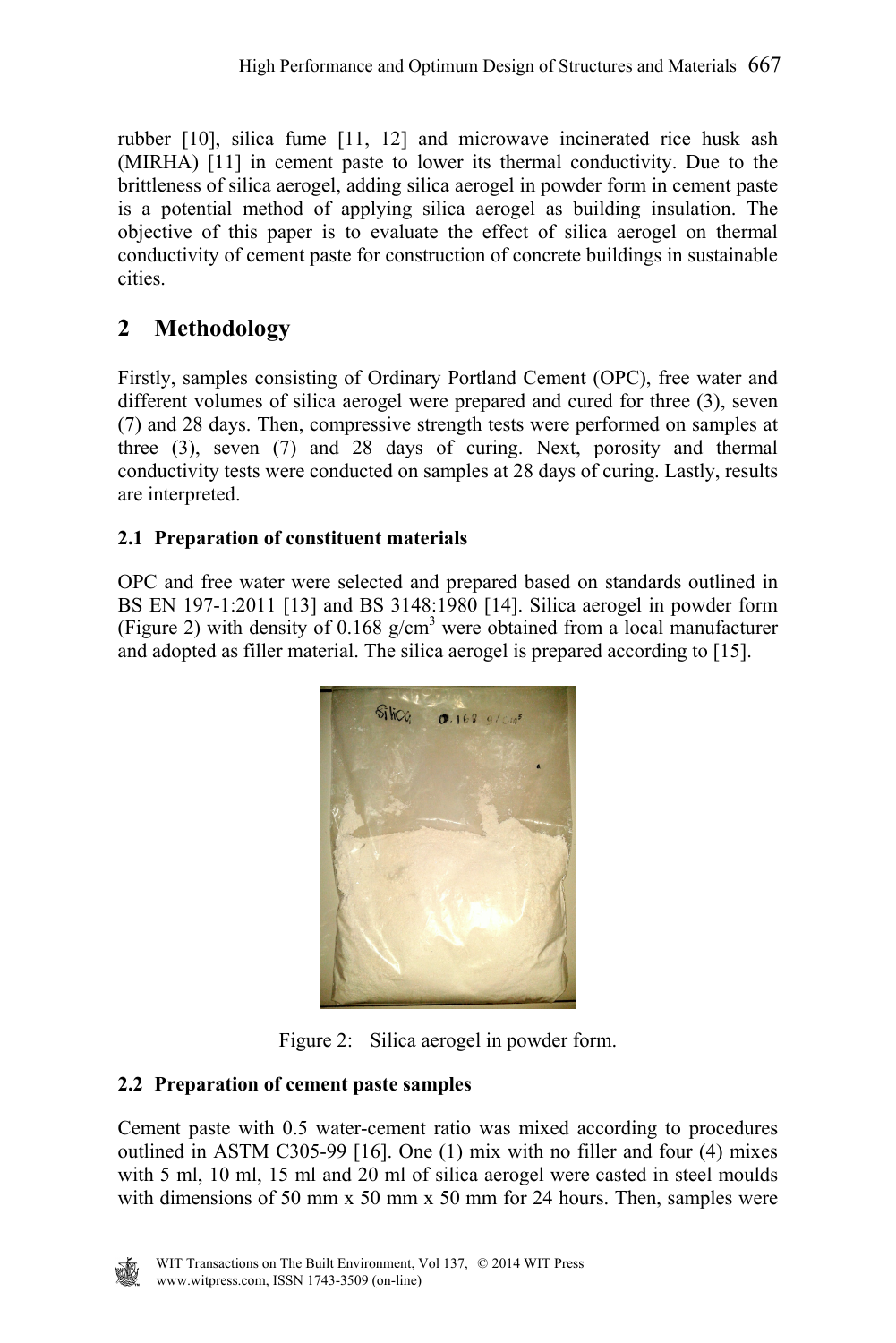cured with water in the curing tank at  $25 \pm 2$ °C water temperatures in accordance with BS EN 12390-2:2000 [17].

### **2.3 Compressive strength test**

Compressive strength tests were conducted on all mixes at three (3), seven (7) and 28 days of curing in accordance with BS EN 12390-3:2002 [18] using the Digital Compressive Testing Machine as shown in Figure 3. Samples were subjected to compressive loading at a rate of  $0.9 \text{ kNs}^{-1}$ . The compressive strength is the maximum load that the sample can withstand before failure per unit of cross-sectional area of the sample. An average reading of three (3) samples was taken for each type of mix.





#### **2.4 Permeable porosity test**

Permeable porosity tests were performed on each mix. Samples were dried in the oven at  $110 \pm 10^{\circ}$ C after 28 days of curing and mass of samples were taken at 24-hour intervals until the reduction in mass per interval does not exceed 1%. Then, the saturated surface-dry mass of samples in air  $(W_5)$ , oven-dry mass of samples in air  $(W_d)$  and buoyant mass of saturated samples in water  $(W_b)$  are used to calculate permeable porosity as shown in Equation (1).

Permeable porosity = 
$$
\frac{W_s - W_d}{W_s - W_b} \times 100\%
$$
 (1)

An average reading of three (3) samples was taken for each type of sample mix.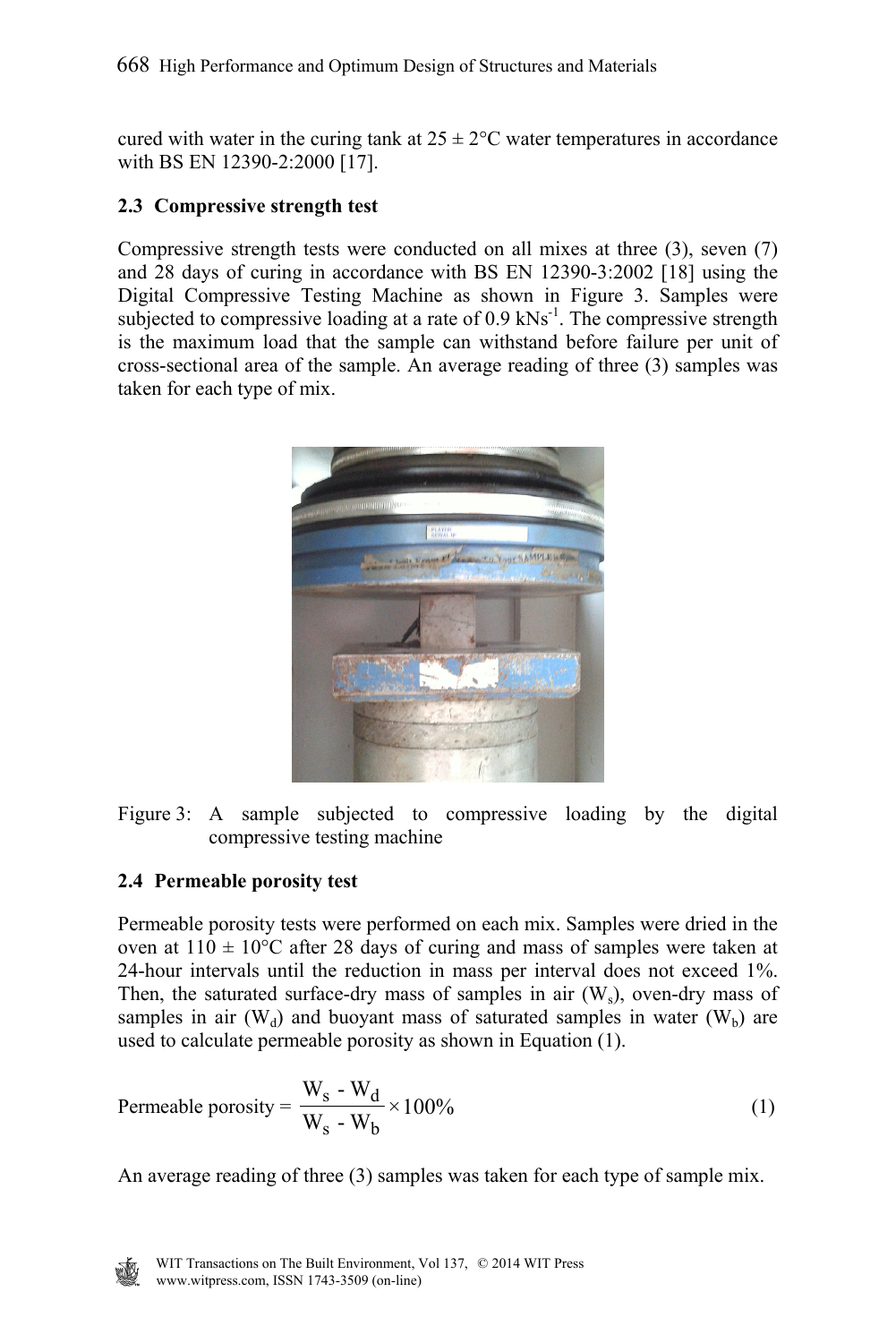## **2.5 Thermal conductivity test**

Thermal conductivity tests were performed on each mix on samples at 28 days of curing using the thermal conductivity analyzer (as shown in Figure 4). Average readings of five (5) readings were taken at one-minute intervals for each type of mix.



Figure 4: Thermal conductivity of a sample measured by the sensor of the thermal conductivity analyzer.

# **3 Results and discussion**

Results are presented and interpreted accordingly. Table 1 presents the abbreviations used for each mix for presentation and interpretation of results.

| Abbreviation    | Mix                                              |
|-----------------|--------------------------------------------------|
| Control         | Cement paste with no filler                      |
| M5              | Cement paste with 5 ml silica aerogel as filler  |
| M10             | Cement paste with 10 ml silica aerogel as filler |
| M <sub>15</sub> | Cement paste with 15 ml silica aerogel as filler |
| M <sub>20</sub> | Cement paste with 20 ml silica aerogel as filler |

Table  $1$ : Abbreviations for each mix.

#### **3.1 Effect of silica aerogel on compressive strength**

Figures 5 to 8 present the compressive strength of each mix at three (3), seven (7) and 28 days of curing. It was found that the addition of silica aerogel as filler in cement paste initially increases its compressive strength until it reaches a maximum compressive strength, after which its compressive strength decreases.

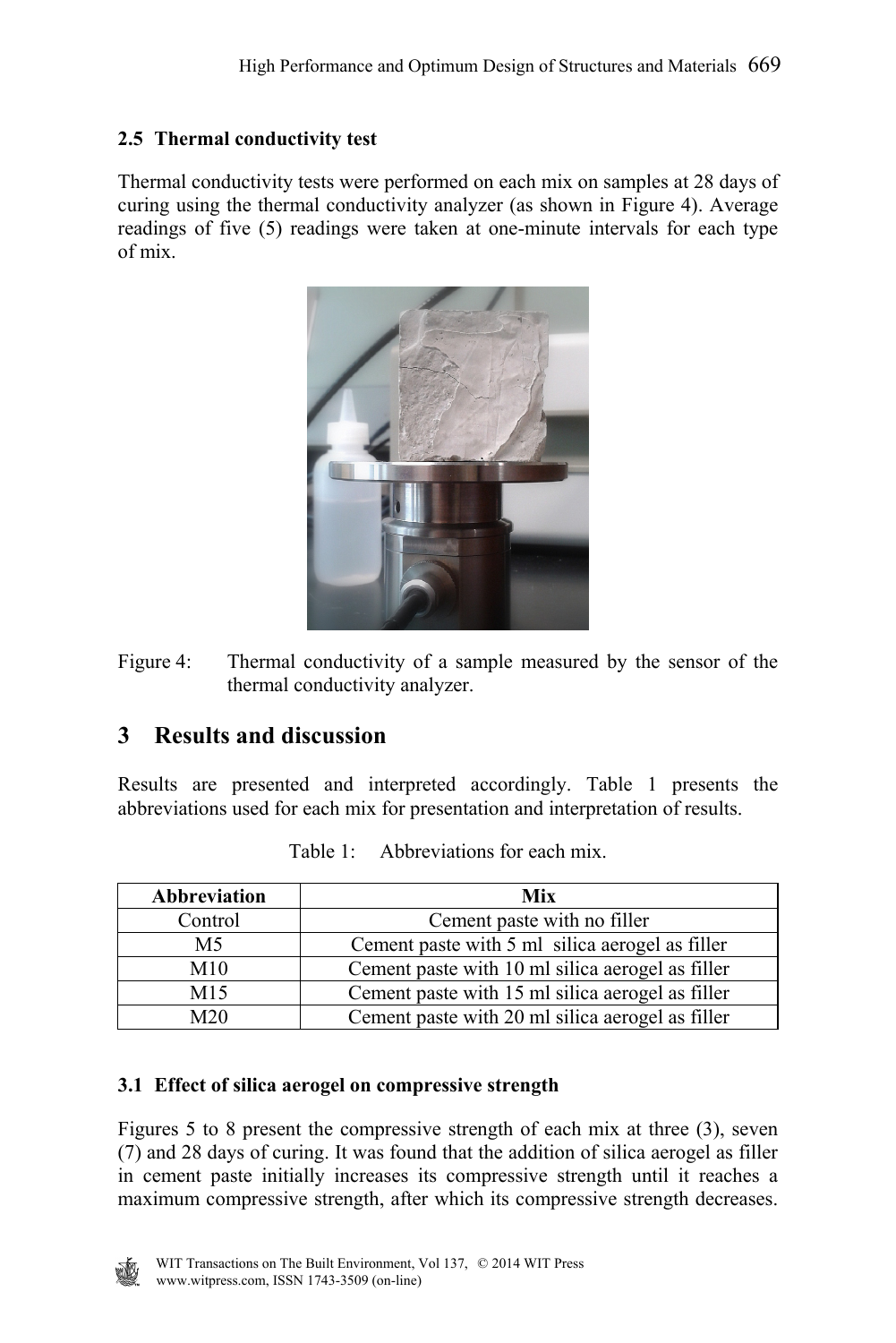

Figure 5: Compressive strength at three (3) days of curing of all mixes.



Figure 6: Compressive strength at seven (7) days of curing of all mixes.



Figure 7: Compressive strength at 28 days of curing of mixes.

W.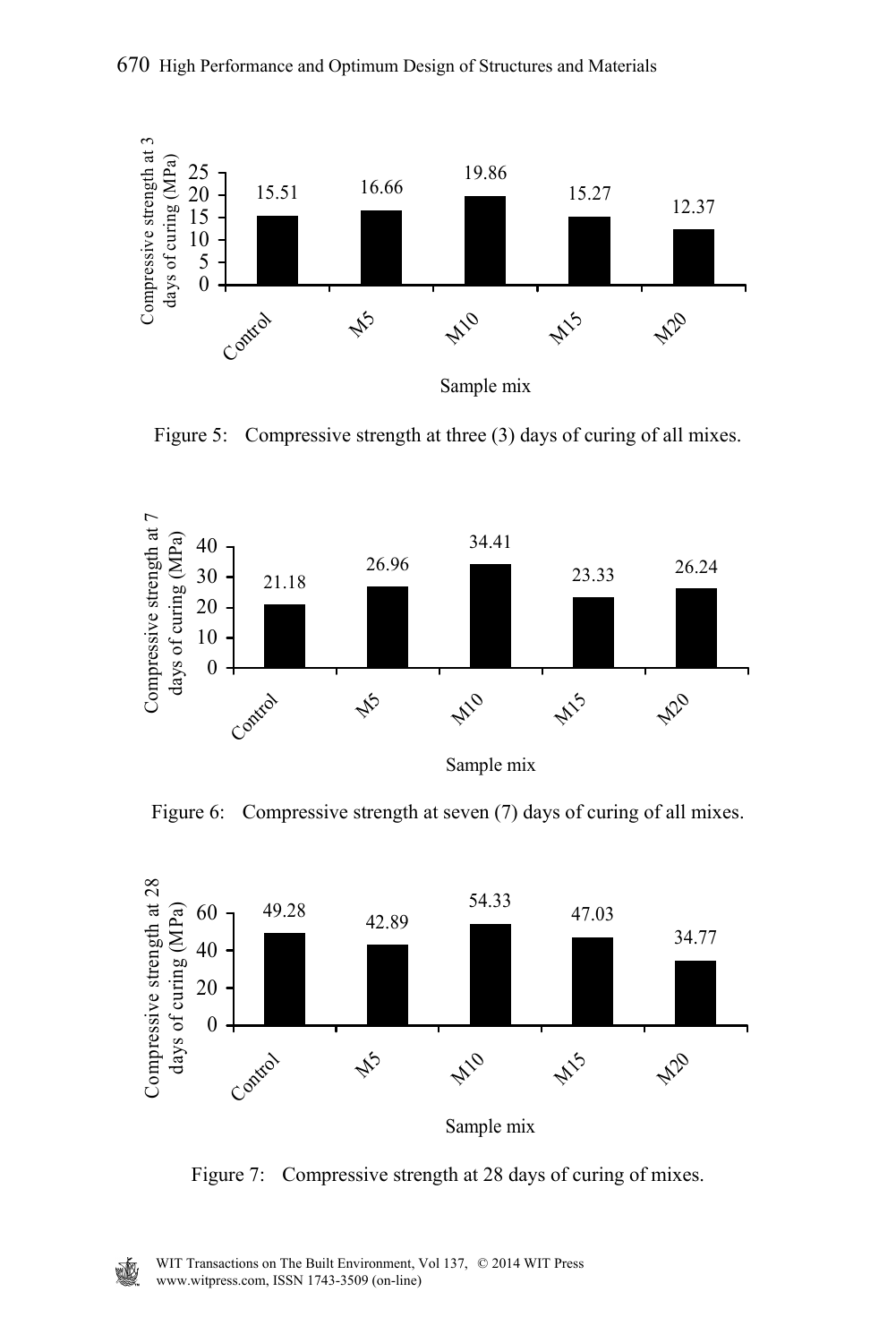

Figure 8: Compressive strength at all curing days of all mixes.

The silica aerogel initially strengthens the cement paste by filling in the pores. After all the pores are filled in, further addition of silica aerogel will lead to a decrease in the overall compressive strength of the sample because of the compressive strength of the silica aerogel itself, which is lower than the cement paste. The highest compressive strength measured was 54.33 MPa, which was obtained by sample M10 at 28 days of curing.

#### **3.2 Effect of silica aerogel on permeable porosity**

Figure 9 shows that addition of silica aerogel as filler in cement paste increases its permeable porosity. The increase in permeable porosity is due to the lower permeable porosity of silica aerogel compared to cement paste. The highest permeable porosity measured was 25.6%, which was obtained by sample  $\overline{M20}$ .



Figure 9: Permeable porosity of all mixes.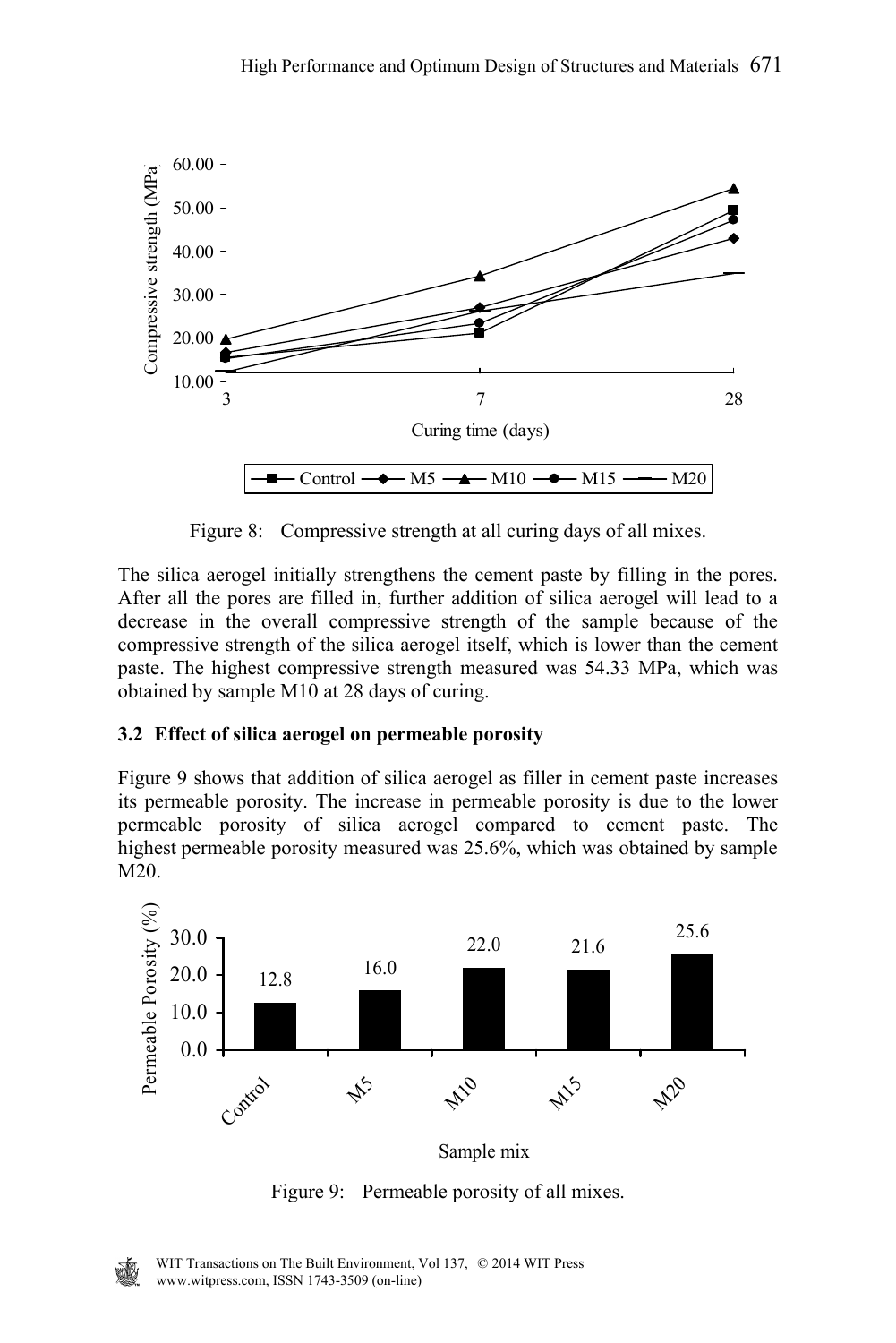#### **3.3 Effect of silica aerogel on thermal conductivity**

Figure 10 shows that the silica aerogel filler decreases thermal conductivity of cement paste and thus improves thermal insulation.



Figure 10: Thermal conductivity values for all mixes.

 The lowest thermal conductivity measured for cement paste incorporated with silica aerogel was 0.076 W/mK, which was obtained by sample M20. This represented a 93.59% reduction compared to the control mix. In another study, petroleum coke with high sulphur content with different particle sizes were added to OPC pastes and mortars. The lowest thermal conductivity measured is 0.12 W/mK, which was obtained by paste samples containing 75% petroleum coke by weight. and represented a 76% reduction in thermal conductivity compared to control samples [8]. The addition of rubber in cement was also proven to be able to reduce the thermal conductivity of cement [10]. Similarly to silica aerogel, a study found that increasing the volume of silica fume and MIRHA in cement paste also leads to lower thermal conductivity but at the same time leads to lower compressive strength and higher permeable porosity. The lowest thermal conductivity value obtained in this study was 0.4273 W/mK, which was achieved by samples with MIRHA incorporated at 25% of cement paste volume [11].

## **4 Conclusion**

Despite the positive effect on thermal conductivity, incorporation of silica aerogel in cement paste leads to increased permeable porosity and lower compressive strength. Findings suggest that higher volumes of silica aerogel in cement paste lead to lower thermal conductivity but negatively affect compressive strength and permeable porosity. The lowest thermal conductivity measured was 0.076 W/mK which was achieved by M20 and presents a 93.58%

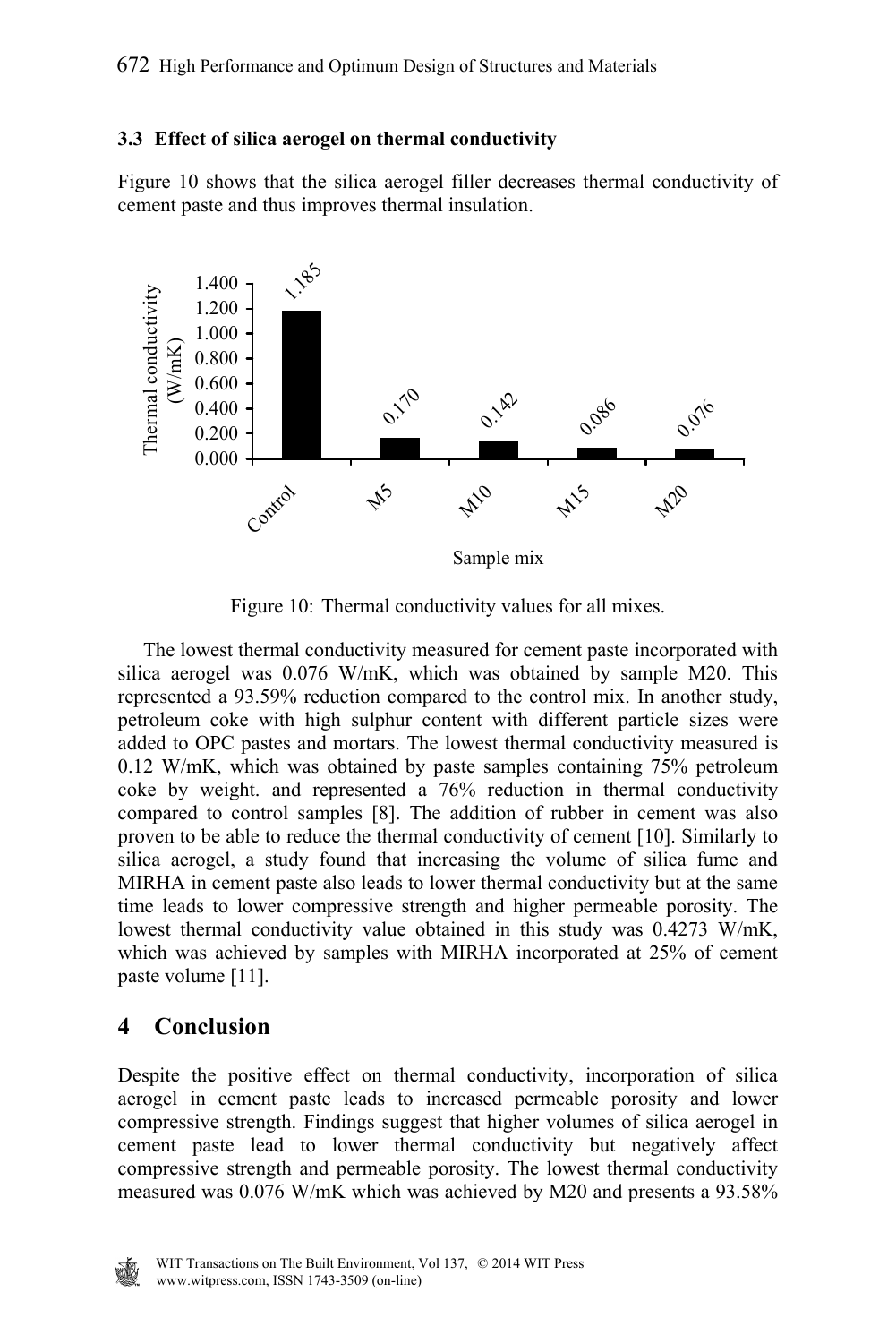reduction in thermal conductivity relative to the control sample. The highest permeable porosity measured for cement paste incorporated with silica aerogel was 25.6%, which was also obtained by sample M20. However, the highest compressive strength measured was 54.33 MPa, which was obtained by sample M10 at 28 days of curing.

 In conclusion, the addition of silica aerogel as filler in cement paste can reduce the thermal conductivity of cement paste at the expense of reduced compressive strength and increased permeable porosity. It is recommended that further research is conducted to investigate the effect of adding silica aerogel as filler in cement mortar or concrete samples.

# **References**

- [1] Leo Samuel, D. G., Shiva Nagendra, S. M. & Maiya, M. P., Passive alternatives to mechanical air conditioning of building: A review, *Building and Environment*, 66, pp. 54-64, 2013.
- [2] Farhan, S. A., Khamidi, M. F., Ziela, D. F., Yacouby, A. M. A., Idrus, A., Nuruddin*,* M. F. & Razali, A. E., "Performance of reflective insulation in gable roofs: Small-scale experimental investigation," presented at the *International Conference on Civil, Offshore & Environmental Engineering*, Kuala Lumpur, Malaysia, 2012.
- [3] Yacouby, A. M. A., Khamidi, M. F., Teo, Y. W., Nuruddin, M. F., Farhan, S. A., Sulaiman, S. A. & Razali, A. E., "Housing developers and home owners awareness on implementation of building insulation in Malaysia," *WIT Transactions on Ecology and the Environment*, 148, pp. 219-230, 2011.
- [4] Farhan, S. A., Khamidi, M. F., Yacouby, A. M. A., Idrus, A. & Nuruddin*,* M. F., "Critical Review of Published Research on Building Insulation: Focus on Building Components and Climate," presented at the *IEEE Business, Engineering & Industrial Applications Colloqium*, Kuala Lumpur, Malaysia, 2012.
- [5] Jelle, B. P., Traditional, state-of-the-art and future thermal building insulation materials and solutions – properties, requirements and possibilities, *Energy and Buildings*, 43, pp. 2549–2563, 2011.
- [6] Dorcheh, A. S. & Abbasi M. H., Silica aerogel; synthesis, properties and characterization, *Journal of Materials Processing Technology*, 199, pp. 10–26, 2008.
- [7] Hamdan, H., "Nanomaterials as catalysts in the production of fine chemicals," *Akta Kimindo,* 1, pp. 1–10, 2005.
- [8] Olmedaa, J., Sánchez de Rojas, M. I., Frías, M., Donatello, S. & Cheeseman C. R., Effect of petroleum (pet) coke addition on the density and thermal conductivity of cement pastes and mortars, *Fuel*, 107, pp. 138–146, 2013.